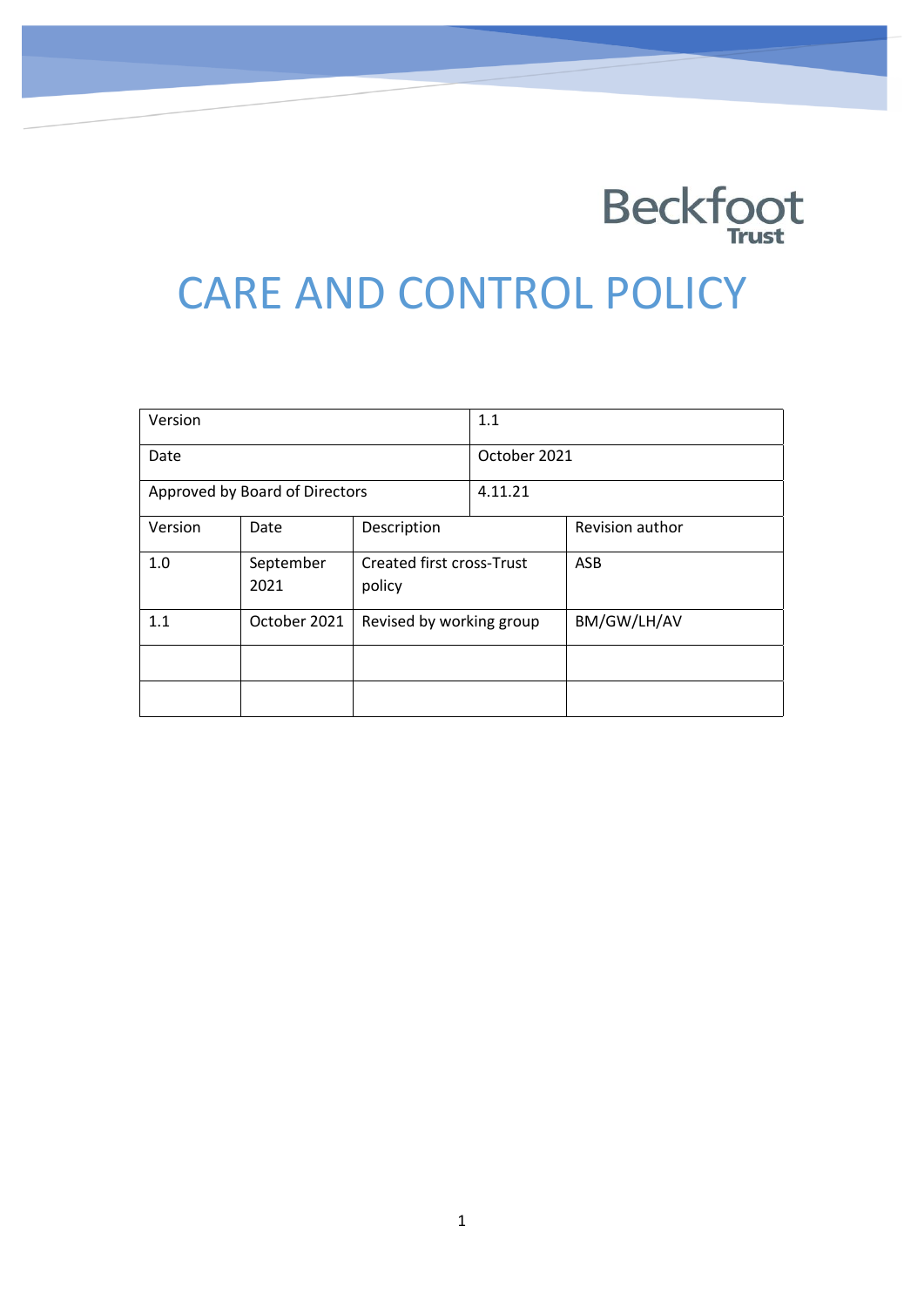# Contents

| 1.  |  |
|-----|--|
| 2.  |  |
| 3.  |  |
| 4.  |  |
| 5.  |  |
| 6.  |  |
| 7.  |  |
| 8.  |  |
| 9.  |  |
| 10. |  |
| 11. |  |
| 12. |  |
| 13. |  |
| 14. |  |
|     |  |
|     |  |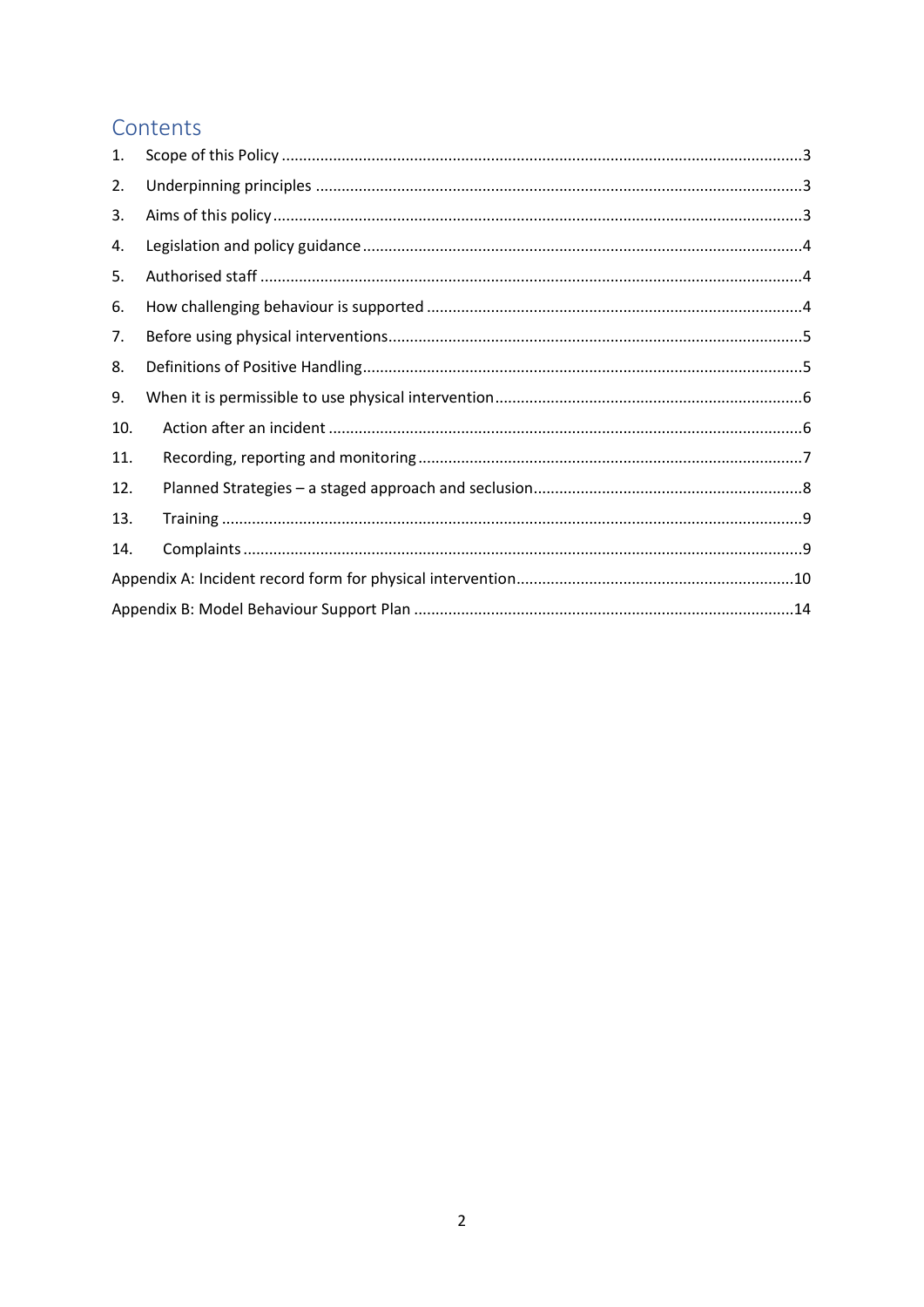# 1. Scope of this Policy

This policy applies to all schools across the Beckfoot Trust. In addition to this policy our special schools will adhere to the guidance produced by the District Achievement Partnership.

Under [section 93 of the Education and Inspections Act 2006,](https://www.legislation.gov.uk/ukpga/2006/40/section/93) all members of school staff have a legal power to use reasonable force on and off school premises where the member of staff has lawful control, or is in charge, of the pupil concerned. Reasonable force should be used as a last resort and should be proportionate to the age, gender, special educational needs, medical conditions, and state of physical, emotional and intellectual development of the young person. The scale and nature of any positive handling at school must be proportionate to both the behaviour of the individual and the nature of the harm they might cause; it cannot be used to respond to misbehaviour unless there is a risk of harm or the breakdown of good order.

This policy should be read in conjunction with the Trust Behaviour Policy, which sets out the circumstances in which force can be used; staff who are called upon to use physical intervention receive appropriate training.

The use of physical intervention will only be used as a last resort when all other behaviour management strategies have been exhausted or it is part of a planned strategy when pupils, staff or property are at risk. It is unlawful for schools to use physical restraint as a form of punishment.

Every effort will be made to ensure that all staff clearly understand this policy and their responsibilities in the context of their duty of care in taking appropriate measures where reasonable force is necessary.

# 2. Underpinning principles

Beckfoot Trust create positive, happy, and safe environments for children to live and learn. We:

- Promote positive interaction with children building trusting and understanding relationships  $\blacksquare$
- $\mathbf{m} = 0$ Respect children's rights, protect their dignity and do not restrict their liberty.
- $\blacksquare$ Seek to understand triggers for challenging behaviours and find solutions, actively planning to use strategies to avoid behaviour escalating.
- Seek to diffuse the situation distracting the child and diffusing the situation in a least  $\mathbf{m}$  . intrusive way.
- Only intervene physically with a child to keep the child or a member of staff safe.  $\mathbf{u}$  .
- Record and report all incidents of physical restraint including to parents.
- $\blacksquare$ Ensure that our staff are trained, skilled and confident in finding the best ways to keep children safe.

# 3. Aims of this policy

This policy provides guidance to schools and information to parents, carers and pupils on how physical intervention and the use of reasonable force is approached in the Trust so that all those who work in our Trust can do so confidently and safely. All staff should read and adhere to the policy and seek support where it is required from Headteachers, senior leaders in school and the Central Team.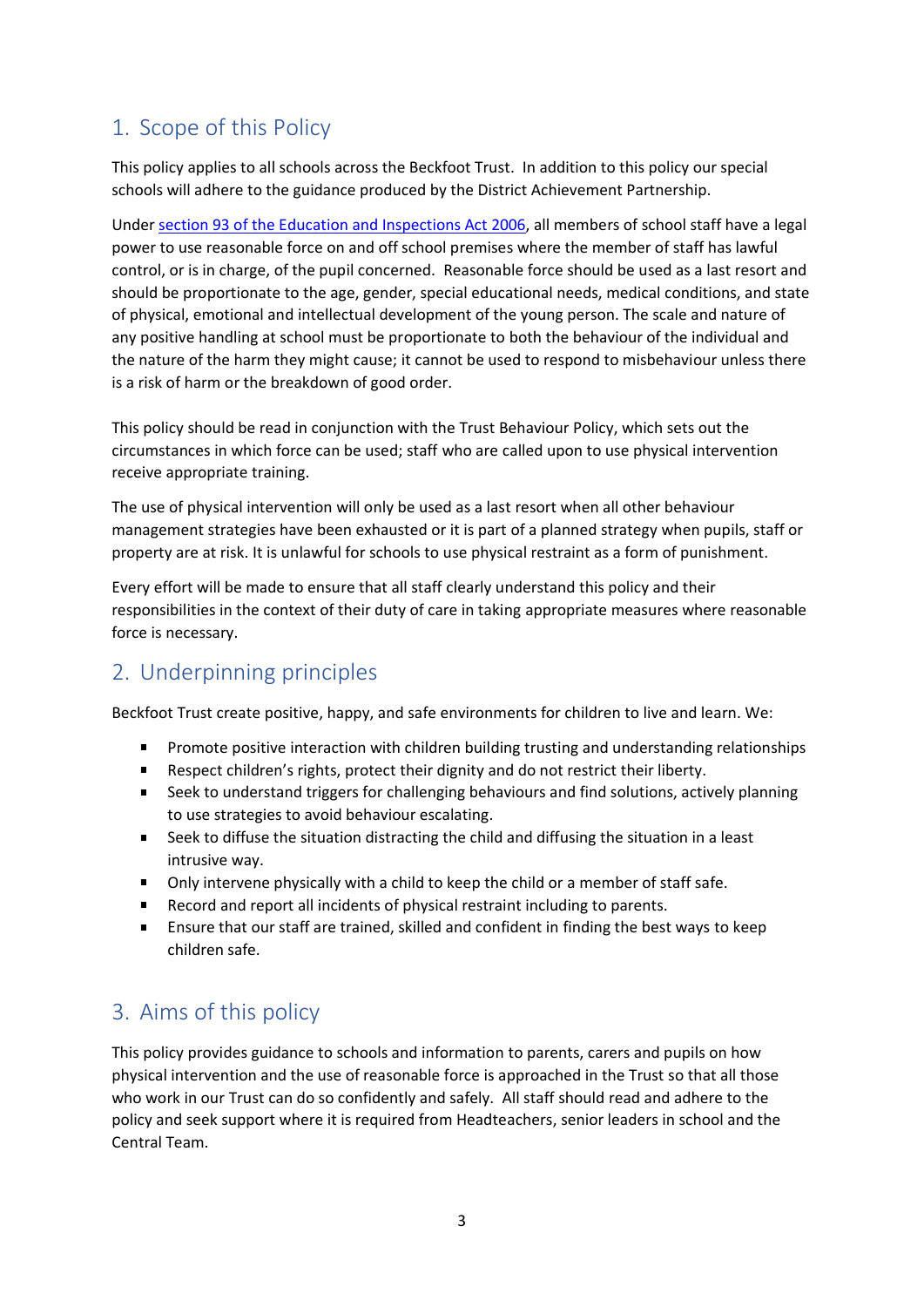# 4. Legislation and policy guidance

This policy is based on the following advice and guidance:

- The Education Act (1996)
- The Education and Inspections Act (2006)
- Use of reasonable force [advice for head teachers, staff and governing bodies](https://assets.publishing.service.gov.uk/government/uploads/system/uploads/attachment_data/file/444051/Use_of_reasonable_force_advice_Reviewed_July_2015.pdf) (DfE, July 2013)
- Searching, screening and confiscation advice for head teachers, school staff and governing [bodies](https://assets.publishing.service.gov.uk/government/uploads/system/uploads/attachment_data/file/674416/Searching_screening_and_confiscation.pdf) (DfE, January 2018)
- [Positive environments where children can flourish -](https://assets.publishing.service.gov.uk/government/uploads/system/uploads/attachment_data/file/693446/Environments_where_children_can_flourish.pd) A guide for inspectors about physical [intervention and restrictions of liberty](https://assets.publishing.service.gov.uk/government/uploads/system/uploads/attachment_data/file/693446/Environments_where_children_can_flourish.pd) (Ofsted 2018)
- [When To Call The Police](https://www.npcc.police.uk/documents/Children%20and%20Young%20people/When%20to%20call%20the%20police%20guidance%20for%20schools%20and%20colleges.pdf) guidance for schools and colleges (NPCC, 2020)

This policy also links to our Trust policies and local school protocols on:

- Behaviour
- SEND
- Child Protection and Safeguarding
- Exclusion
- Anti-bullying
- Incident Reporting Policy & Procedure
- Staff Code of Conduct
- Supporting pupils with medical needs
- Manual handling and intimate care

# 5. Authorised staff

Section 93 of the Education and Inspections Act allows all staff employed by a school, including temporary and unpaid voluntary staff, to use reasonable force to control or restrain students in certain very defined circumstances outlined below (section 9).

Individual members of staff cannot be required or directed to use physical restraint. However, as teaching and non-teaching staff work in 'loco parentis' and should always operate with an appropriate 'Duty of Care'. The application of any form of physical control places staff in a vulnerable situation. It can only be justified according to the circumstances described in this policy. Staff, therefore, have a responsibility to follow this policy and to seek alternative strategies wherever possible to prevent the need for physical intervention.

# 6. How challenging behaviour is supported

The following strategies are employed as a means by which to deal proactively with challenging behaviours and to ensure that restrictive physical interventions are used as a last resort and only when absolutely necessary:

- knowing our pupils well
- building strong positive and trusting relationships with pupils and with their families
- establishing clear expectations for behaviour and conduct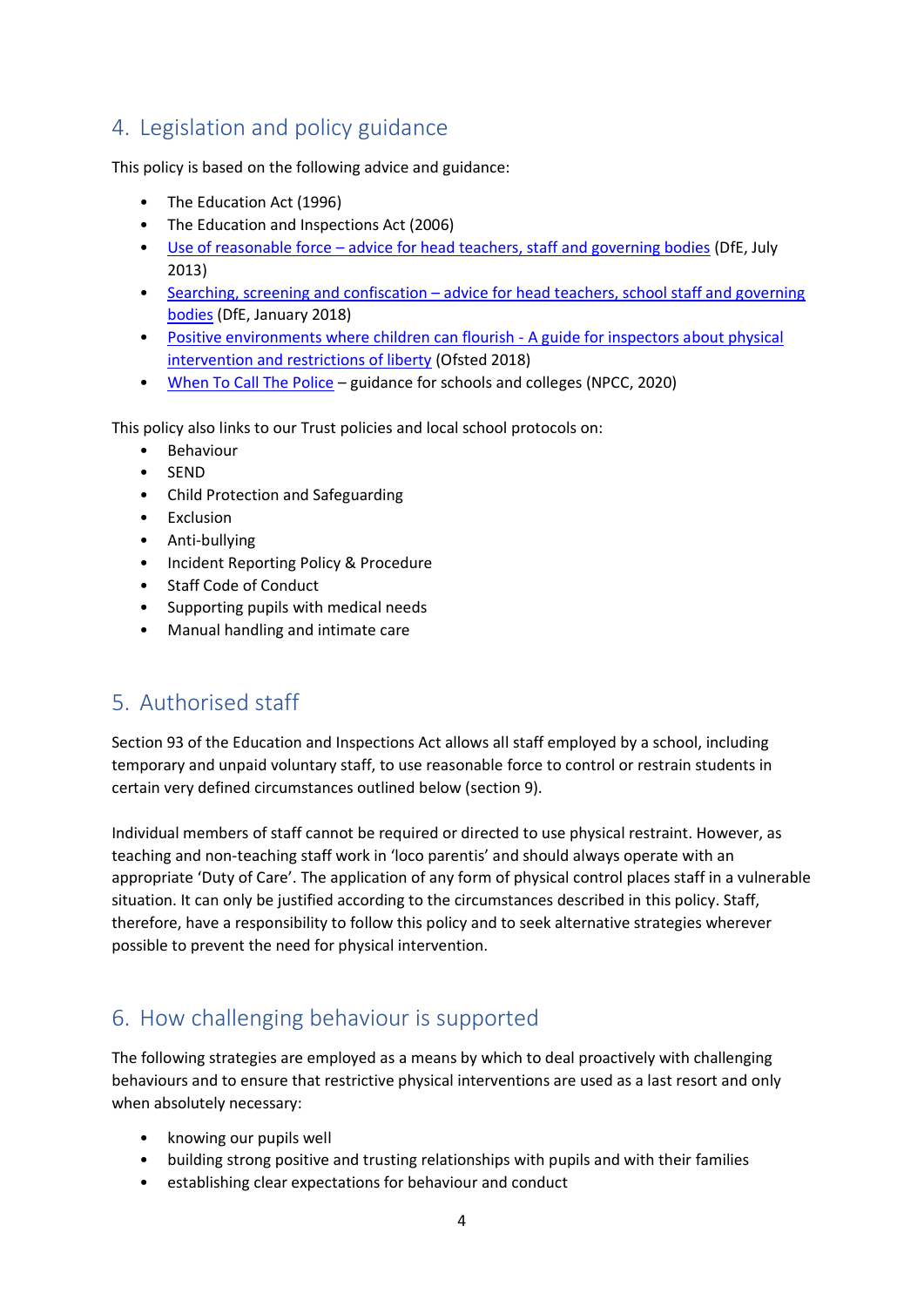- teaching and reinforcing clear routines and acknowledging compliance
- de-escalation, diffusion and distraction strategies to calm and refocus pupils
- using calm, non-confrontation communication
- use of the Trust/school stepped consequence system if appropriate
- positive handling techniques such as prompts, guides and escorts
- analysing behaviours and setting in place supportive plans to manage difficult and challenging behaviour, involving pupils and parents/carers
- implement reasonable adjustments for pupils whose special educational needs can result in behaviours that are challenging or endanger themselves and/or others
- teaching self-regulation and working with pupils to support them to manage emotions and to raise self-esteem
- referral to external agencies for expert guidance and support

### 7. Before using physical interventions

Beckfoot Trust takes effective action to reduce risk by:

- Showing care and concern by acknowledging unacceptable behaviour and requesting alternatives using negotiating and reasoning (appropriate to the level of understanding of the individual).
- Giving clear directions for pupils to stop.
- Reminding the pupil about rules and likely outcomes.
- Removing an audience or taking vulnerable pupils to a safe place.
- Making the environment safer by moving furniture and removing objects which could be used as weapons.
- Using positive guidance to escort pupils to somewhere less pressured.
- Ensuring that colleagues know what is happening and call for help.

Staff should always speak calmly as a way of reassurance e.g. "I am doing this to keep you safe.".

### 8. Definitions of Positive Handling

This policy does more than simply outline the use of positive handling in school. It aims to provide a transparent overview of how we use physical contact to both care for and, where appropriate, control our pupils.

**Reasonable Force** No legal definition of reasonable force within a school's context exists, however for the purpose of this policy and it's implementation within the Trust:

*'Reasonable Force uses the minimum degree of force necessary for the shortest period of time to prevent a pupil harming himself, herself, others or property'.*

**Passive physical contact:** situations in which physical interaction occurs to either care for or guide students who may be distressed, or have an additional need or disability, or in subject areas such as physical education in order to promote inclusive learning opportunities and deliver the academic curriculum. It may include a comforting hand on the shoulder, a guiding hand on the elbow, or strategies such as 'hand over hand' supported writing.

**Active physical intervention**: this may be used to divert a student from destructive or disruptive action, for example, guiding or leading a student by the arm or shoulder with little or no force. The techniques implemented here may include physical prompts to move students in the right direction, or linking arms with a student to walk them away from a situation (escorting). The important factor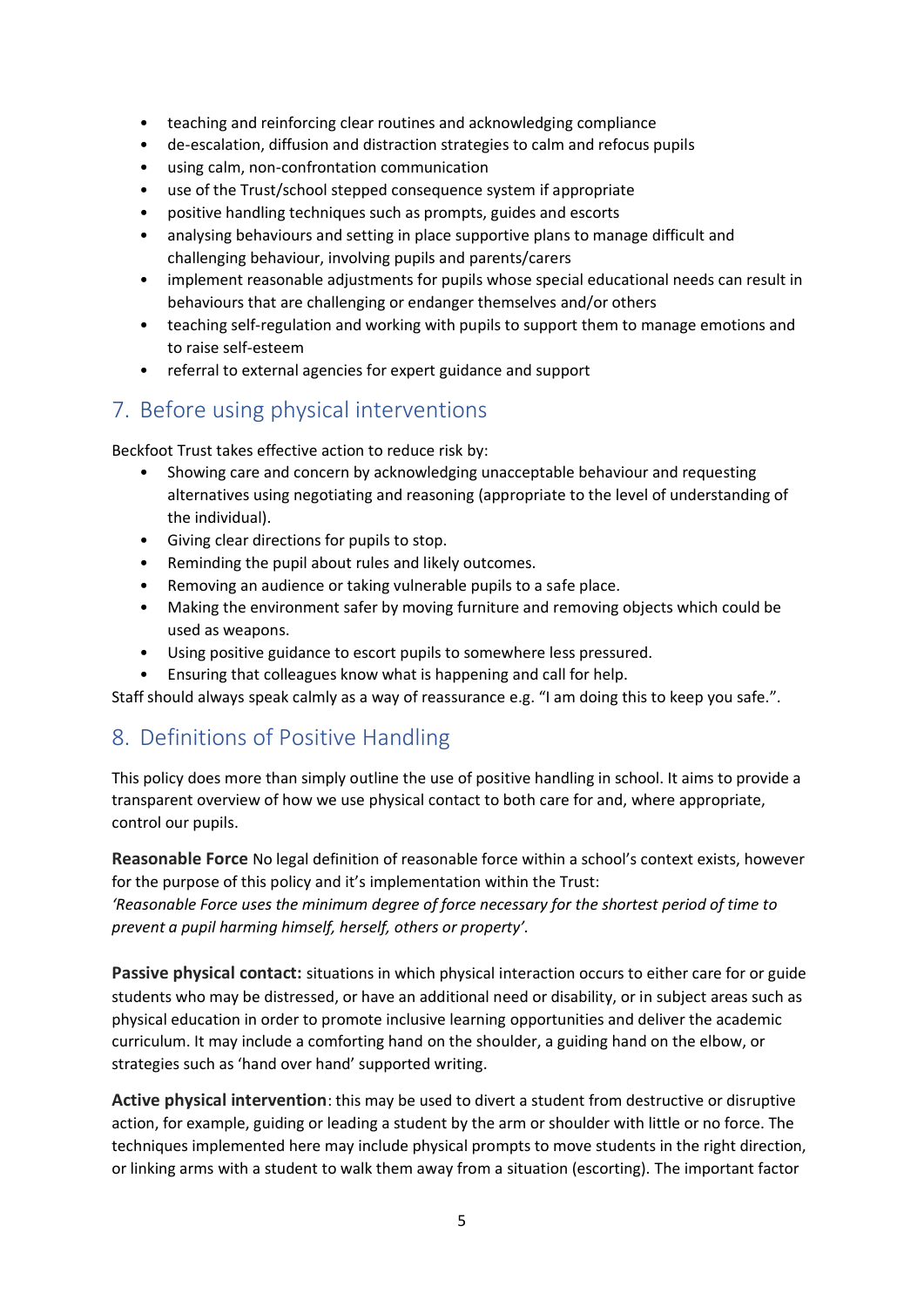within these situations is the compliance of the child or young person. The Team Teach techniques implemented here will include 'turn, gather, guide' and 'the friendly hold'.

**Restrictive physical intervention** (control and restraint): this will involve the use of reasonable force when there is an immediate risk to students, staff or property. The main factor that distinguishes this from the other two areas is the non-compliance of the child or young person. It is important to note that the use of reasonable force should be seen as a last resort and intervention should always be the least amount required and for the shortest amount of time. The following Team Teach techniques may be used, 'single elbow or double elbow', 'figure of 4 hold', 'Team Teach breakaways' and 'half shield.'

# 9. When it is permissible to use physical intervention

There are a range of situations where physical intervention might be appropriate, or necessary, to control or restrain a pupil:

- 1. where action is necessary in self defence
- 2. where there is a developing risk of injury or significant damage to property
- 3. where a pupil is behaving in a way that is compromising good order and discipline.

Examples of situations in categories 1. and 2. above include:

- a pupil attacking a member of staff, or another student, or students fighting
- a pupil engaging in, or on the verge of committing, deliberate serious damage or vandalism to property
- a pupil using, or at risk of causing, injury or damage by accident, by rough play or by misuse of dangerous materials or objects
- a pupil running in a corridor or on a stairway in a way in which he or she might cause an accident likely to injure him or herself or others
- a pupil absconding from class or trying to leave school (Note: this will only apply if a pupil could be at greater expected risk if not kept in the classroom, or at school)

Examples of situations that fall into the category 3. are:

- a pupil persistently refusing to obey an order to leave a classroom
- a pupil behaving in a way that is seriously disrupting a lesson and cannot be managed through the usual behaviour policy and routines

In the third category, control or restraint should only be used if the pupil could cause harm to staff or other pupils (e.g. through violation of health and safety).

# 10. Action after an incident

In addition, procedures will be put in place to ensure that appropriate support is provided for staff and children, and that following an incident pupil/staff relationships are rebuilt and repaired to ensure that a positive learning environment is maintained.

After every incident/crisis, the process that should take place for positive listening, learning and debriefing are to support staff and children. Relationships should be rebuilt and repaired to ensure that a positive learning environment is maintained.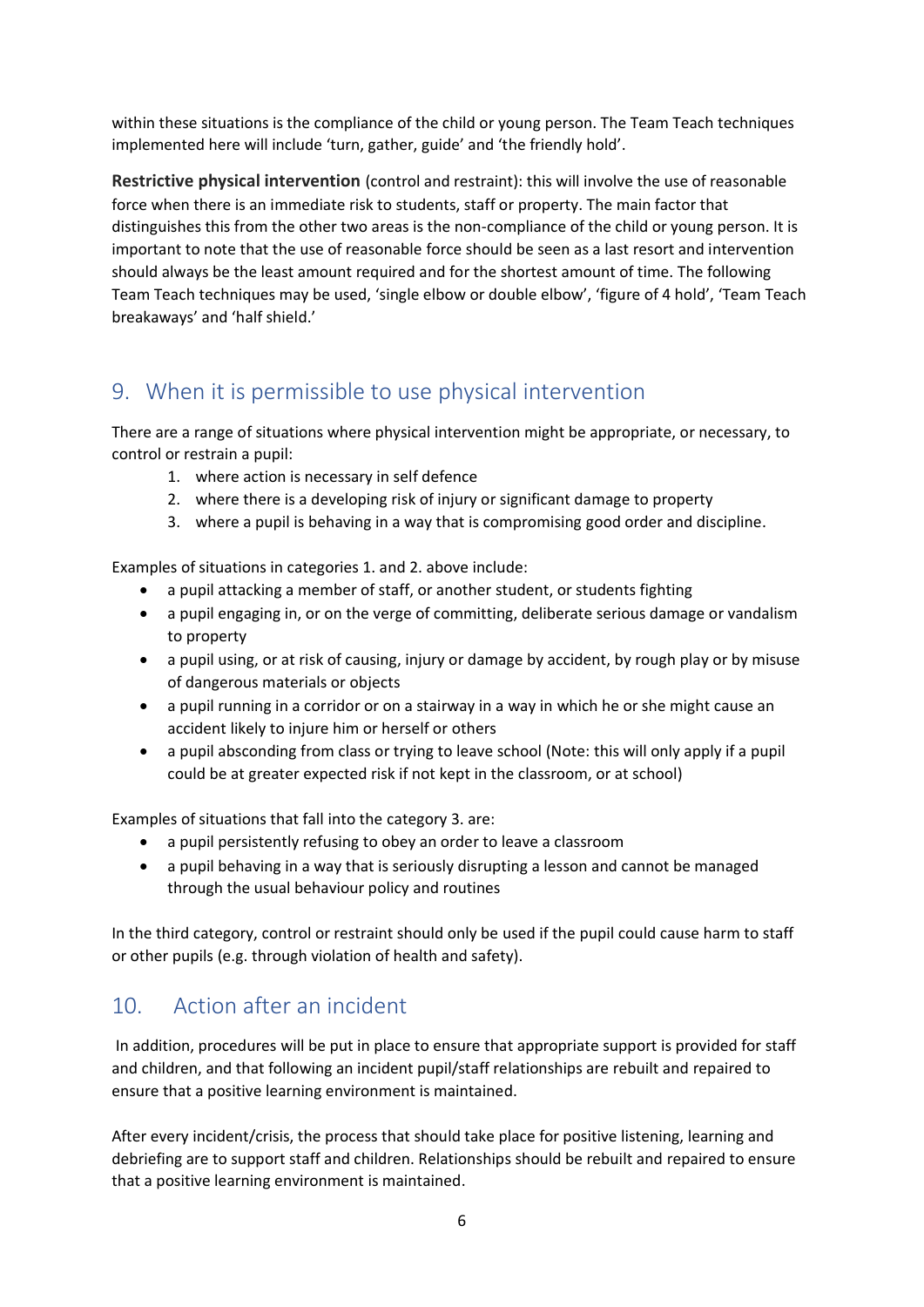- **Reflection:** What did we do?
- **Repair**: Is there anything we can do to repair the relationship?
- **Re-build:** What we can do next time learning opportunities.

Where staff have been involved in an incident involving reasonable force they should have the opportunity for a brief period of rest and relaxation and in the case of more serious incidents, access to counselling and support.

The Head teacher will ensure that each incident is reviewed and investigated further as required. If further action is required in relation to a member of staff or a pupil, this will be pursued through the appropriate procedure:

- Review of the pupil's Behaviour Support Plan (including positive handling plan)
- Risk Assessment
- Local School Behaviour Protocol
- Care and Control Policy
- Child Protection/ Safeguarding Procedure
- Health and Safety
- Exclusions Procedure

The member of staff will be kept informed of any action taken. In the case of any action concerning a member of staff, he/she will be advised to seek advice from his/her professional association/union.

# 11. Recording, reporting and monitoring

Lower level but active interventions, such as guiding a child by the hand, may or may not include an element of force. If the intervention does not include an element of force, then it is not restraint. If it is not restraint, it does not need to be recorded as such.

Whenever a member of staff has occasion to use reasonable force, this will always be recorded and documented following agreed procedures. See Appendix A.

All incidents involving restraint will be recorded on CPOMS or in a bound and numbered book. Within these recording strategies, all details must be recorded within 24 hours of the incident and, if entered into the bound and numbered book, signed by at least the staff member involved and the headteacher.

All staff involved in an incident should contribute to the record which should be completed before the colleague leaves site that day or, in the event that is not physically possible, at the latest within 24 hours of the event occurring.

All bound and numbered book/ CPOMS documentation must be held by the school for 75 years after the date of birth of the child, in the locked safeguarding files.

Any injury to staff or students must also be recorded in the school's first aid records and, if necessary, by using the Trust incident reporting procedure.

All incidents of physical restraint will be reported to parents, unless there is a signed agreement otherwise in the behaviour support plan. All reports to parents will be logged.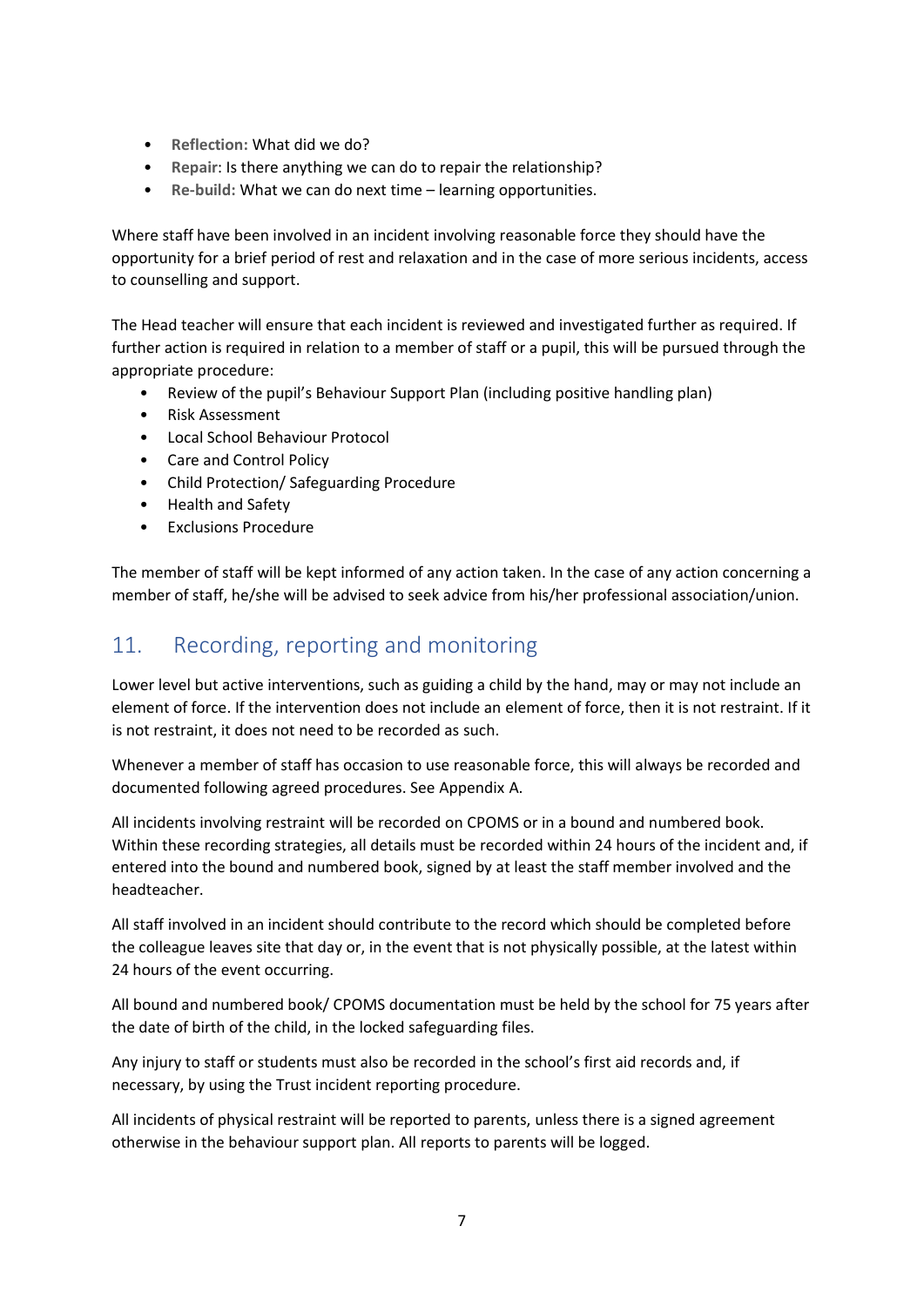Where there are repeated incidents triggers are analysed and proactive, preventative and supportive plans are drawn up, where appropriate involving the pupil and the parents/carers. This is recorded as a pupil Behaviour Support Plan (BSP) and will help to guide staff on how best to offer support to a pupil (appendix B).

Monitoring of incidents will help to ensure that staff are following the correct procedures and will alert Headteachers to the needs of any pupils whose behaviour may require the use of reasonable force. Headteacher's monitor trends and patterns in the data about individual children, individual staff and groups of staff.

Reports of violent incidents across the Trust are reported on an annual basis to the Trust Board. A summary of incidents of physical intervention will also be provided in the annual safeguarding report to the Board.

# 12. Planned Strategies – a staged approach and seclusion

The below are all short term planned strategies to support a young person to resume their engagement with either educational programme:

#### **Staged Approaches**

- Offered time out positive offer (should they wish to) to allow the young person to use a different environment for a short period to encourage emotional regulation.
- Directed time out adults may verbally direct (rather than offer) the young person to use a different environment for a short period to encourage emotional regulation as part of the behavioural management strategy.
- Withdrawal which involves removing the young person from a situation which causes anxiety or distress to a location where they can be continuously observed and supported until they are ready to resume their usual activities.
- Segregation similar to withdrawal the young person is removed from a situation that causes overwhelming, prolonged anxiety or distress to an individual learning space/classroom for an extended period of time where they can be continuously observed and supported until they are able to manage being in a classroom. This strategy will be reviewed at regular intervals to ensure that it remains to be in the best interests of the young person.

#### **Seclusion**

This is defined as 'The supervised confinement and isolation of a person, away from others in an area from which the young person is prevented from leaving e.g. either by being able to unopen a door or gate or by a person blocking the way'.

**Seclusion must not be seen as part of the routine staged approach.** The use of seclusion that prevents a child from leaving a room of their own free will only be considered in **exceptional circumstances as a one-off response** when all other efforts and options have been exhausted. If there is an agreement there may be a foreseeable need to use this again this would need to be agreed in full consultation with other appropriate professionals e.g. clinical psychologist/psychiatrist. It must be part of a clear short-term Behaviour Support Plan supported by a comprehensive risk assessment which is regularly reviewed and agreed by parents. **Seclusion must not be used with any intent to punish or teach the person any new behaviours.**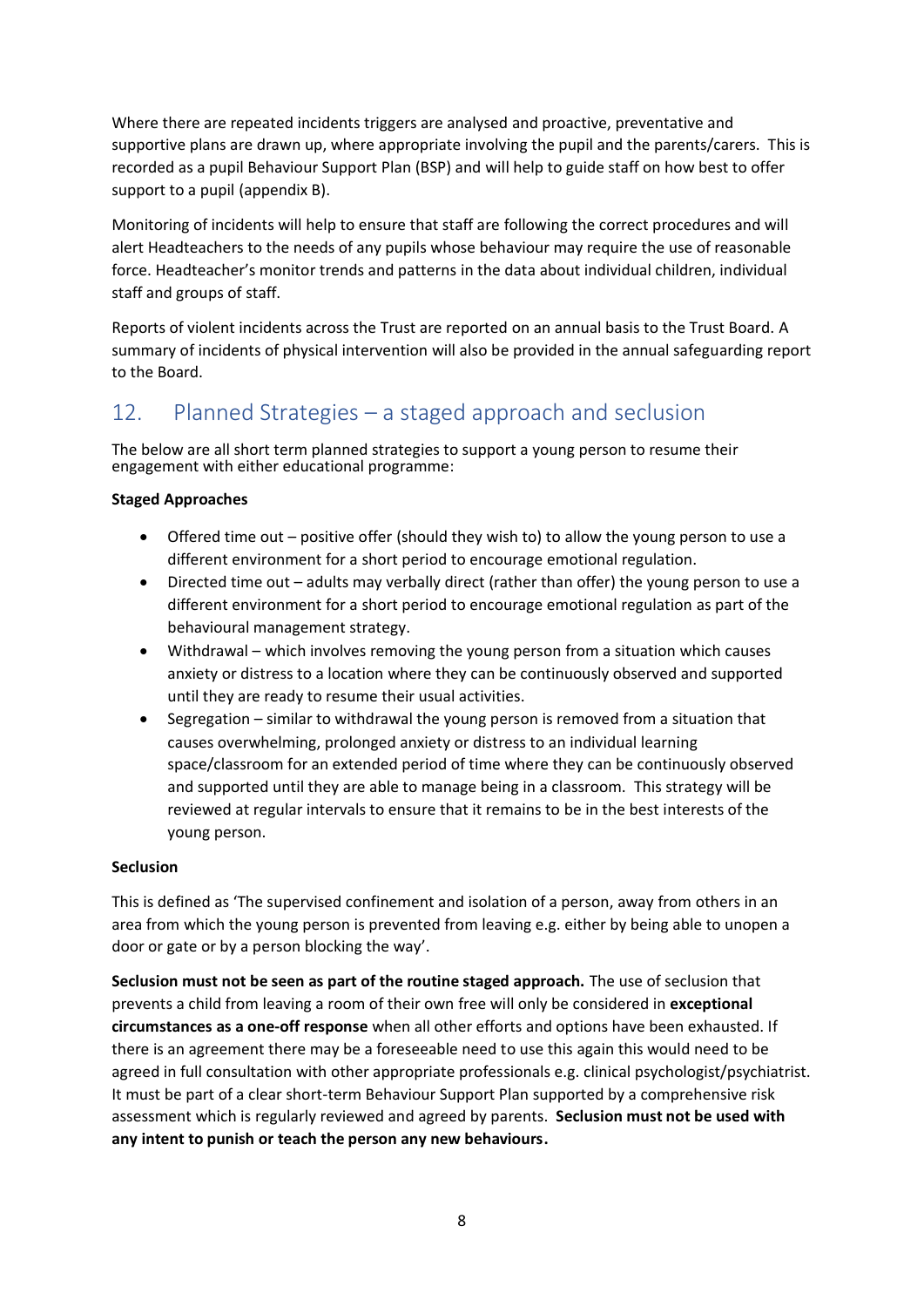### **Seclusion must be recorded in the bound Serious Incident book/CPOMS and clearly identified as seclusion.**

In all instances the Trust will ensure the health and safety of pupils and any requirements in relation to safeguarding and pupil welfare.

The Trust ensures that reasonable adjustments should be made to ensure that expectations of pupils who have special educational needs and/or disabilities are developmentally appropriate and fair.

# 13. Training

The Trust will provide appropriate basic training materials, that should be delivered locally to all staff in schools, on the functions of behaviour and dynamic risk assessments. Schools should assess how many staff need further Team Teach training as appropriate for their cohort and review this regularly. Accredited training in positive handling will be delivered to those staff by Team-Teach accredited trainers. The approach is affiliated to The General Services Association and its courses have been accredited by the British Institute of Learning Disabilities and The Institute of Conflict Management (2015).

# 14. Complaints

All complaints will be dealt with in line with the Trust's Complaints policy and will be investigated thoroughly and speedily.

If necessary, staff disciplinary procedures may be used to respond to any concerns of misconduct.

Where a member of staff has acted legally and in line with this policy, this will provide a defence to any criminal or civil action. The onus is on the person making the complaint to prove that his / her allegation is true and not for the member of staff to show that he / she has acted reasonably. Suspension of the member of staff will not be automatic and will be considered in line with our Staff Discipline Conduct and Grievance Policy and Child Protection and Safeguarding Policy.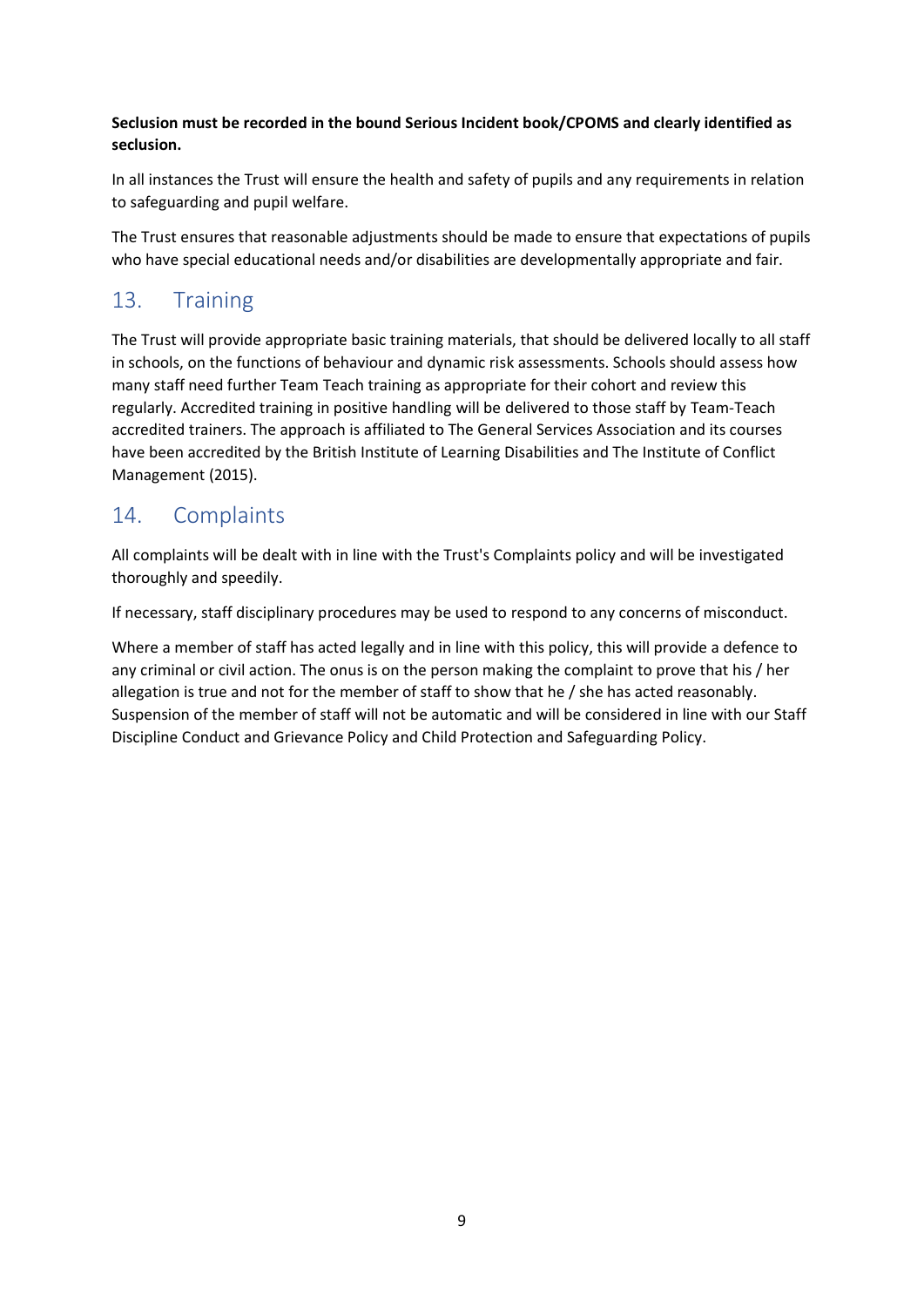# Appendix A: Incident record form for physical intervention

| <b>Pupil name:</b>         | <b>Class/form:</b> | Year:     |  |
|----------------------------|--------------------|-----------|--|
| Date of incident:          | Time:              | Location: |  |
| Name(s) of staff involved: |                    |           |  |

#### **Please provide a detailed account of what happened:**

#### **Reason summary (please select all that apply):**

| Reason                                | Tick | <b>Reason</b>         | Tick |
|---------------------------------------|------|-----------------------|------|
| To keep the child / young person safe |      | Responsive / reactive |      |
| To keep other children safe           |      | De-escalation         |      |
| To keep staff / other adults safe     |      | Confiscation          |      |
| To remove a dangerous item            |      |                       |      |
| To prevent damage to property         |      |                       |      |
| Other (describe below)                |      |                       |      |

#### **De-escalation strategies used:**

| <b>Strategy</b>                | <b>Tick</b> | <b>Strategy</b>   | Tick |
|--------------------------------|-------------|-------------------|------|
| Give verbal advice and support |             | Take up time      |      |
| Give space                     |             | Transfer adult    |      |
| Give reassurance               |             | Success reminded  |      |
| Help scripts                   |             | Acknowledgement   |      |
| Negotiation                    |             | Apologising       |      |
| Choices                        |             | Agreeing          |      |
| Humour                         |             | Removing audience |      |
| Consequences                   |             | Other             |      |
| Planned ignoring               |             |                   |      |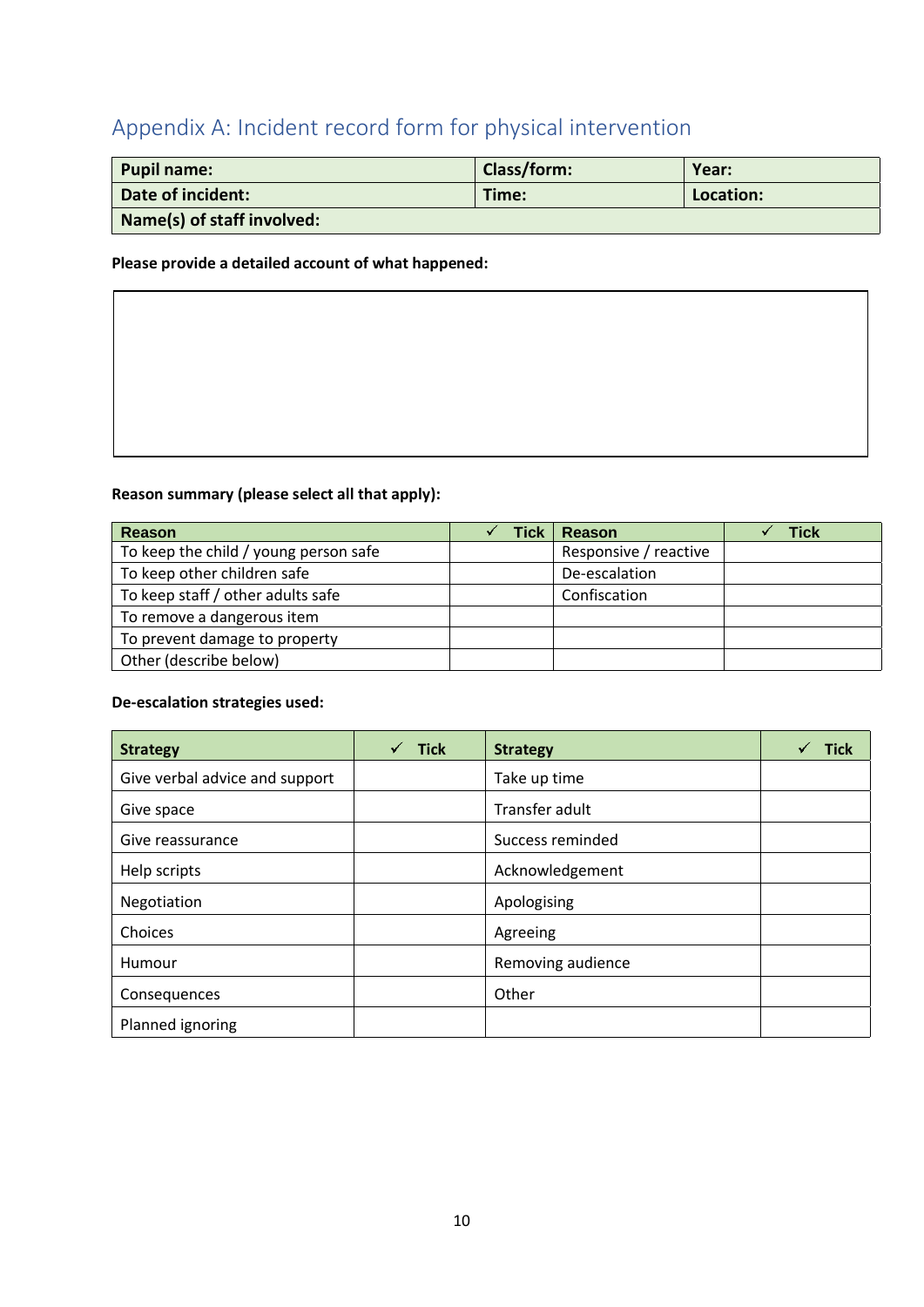### **Positive handling strategies used:**

| Intervention          | <b>Tick</b> | Notes/comments/learning points for future |
|-----------------------|-------------|-------------------------------------------|
| Intermediate          |             |                                           |
| Friendly escort       |             |                                           |
| Single elbow          |             |                                           |
| Figure of four        |             |                                           |
| Double elbow          |             |                                           |
| Single elbow to seats |             |                                           |

### **Were there any injuries sustained, damage to property, or verbal abuse (please note if it is related to protected characteristics)?**

| <b>Incident checklist:</b>                                                        |        |
|-----------------------------------------------------------------------------------|--------|
| All witness statements collected and attached                                     |        |
| Parents informed / parent meeting                                                 |        |
| Positive Handling Plan considered / completed / updated                           |        |
| Risk Assessment considered / completed / updated                                  |        |
| Restorative work planned                                                          |        |
| All paperwork updated on CPOMS                                                    |        |
| Were any Positive Handling Plans or Risk Assessments already in place adhered to? | Yes/No |
| If not, why not? What action is being taken (complete below)                      |        |
|                                                                                   |        |
|                                                                                   |        |
|                                                                                   |        |

| Form completed by:    | Date: |
|-----------------------|-------|
| Checked/witnesses by: | Date: |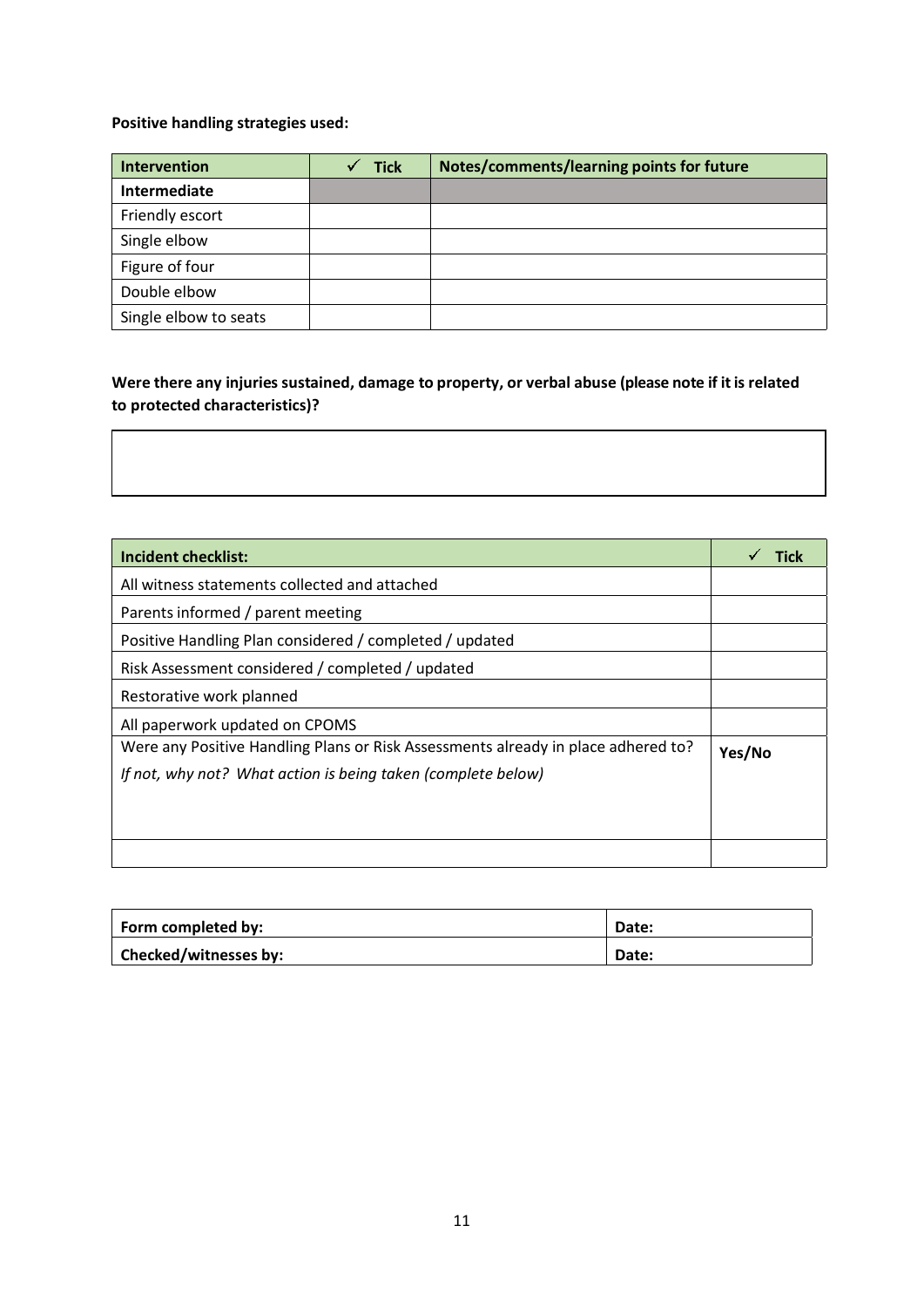### **Positive Handling - Child body map**

Please use this form document any injuries sustained during restraint on the following body maps, indicating location of injury and type of injury e.g. graze, cut, bruise.



| <b>Detail</b>                      | <b>Comment</b> |
|------------------------------------|----------------|
| Name of child sustaining injury:   |                |
| Date and time of incident:         |                |
| Treatment received:                |                |
| Follow-up actions (if appropriate) |                |
| Name of person completing form:    |                |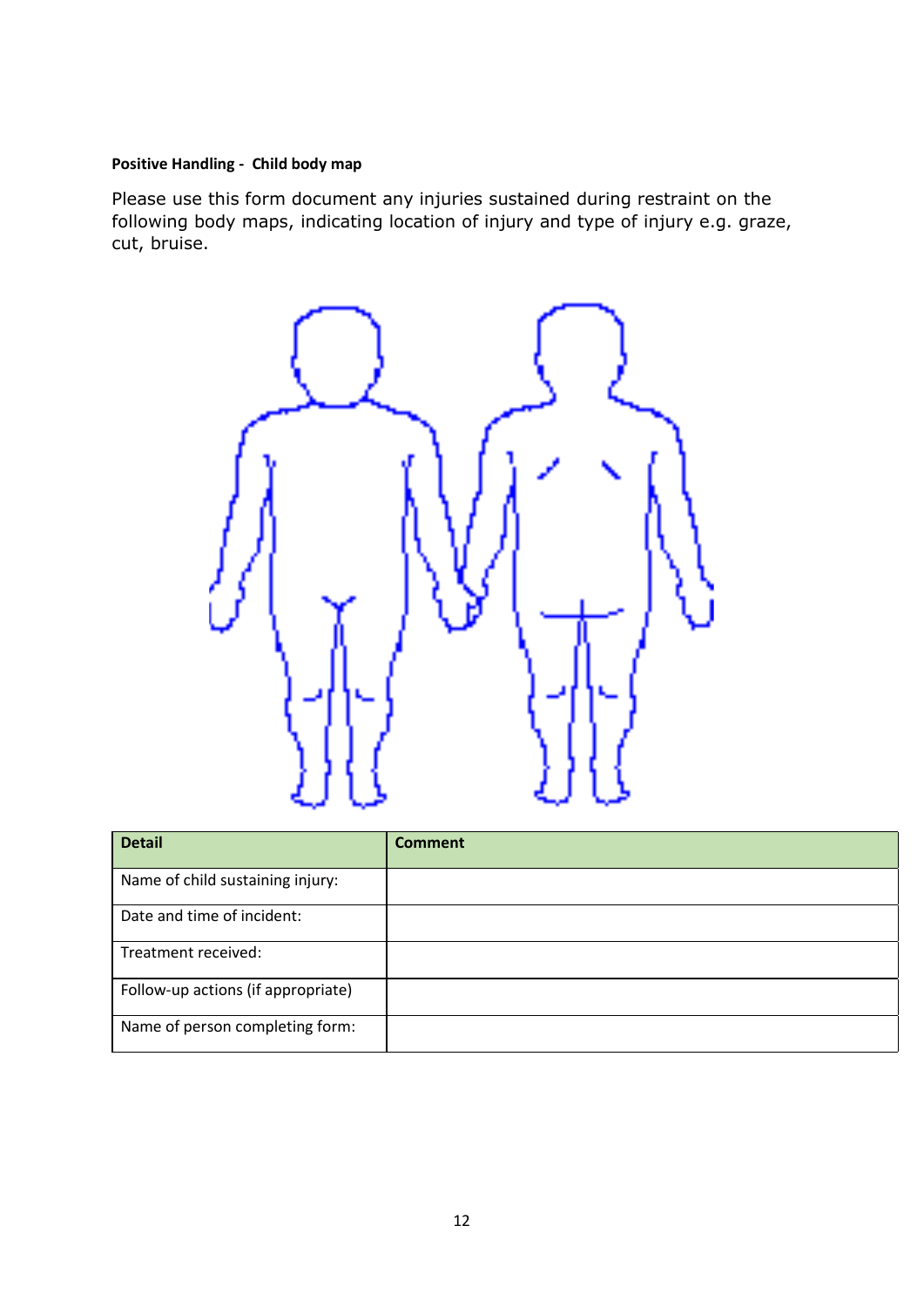### **Positive Handling - Adults Body Map**

Please use this form document any injuries sustained during restraint on the following body maps, indicating location of injury and type of injury e.g. graze, cut, bruise.



| <b>Detail</b>                    | <b>Comment</b> |
|----------------------------------|----------------|
| Name of adult sustaining injury: |                |
| Date and time of incident:       |                |
| Treatment received:              |                |
| Follow-up actions (if necessary) |                |
| Name of person completing form:  |                |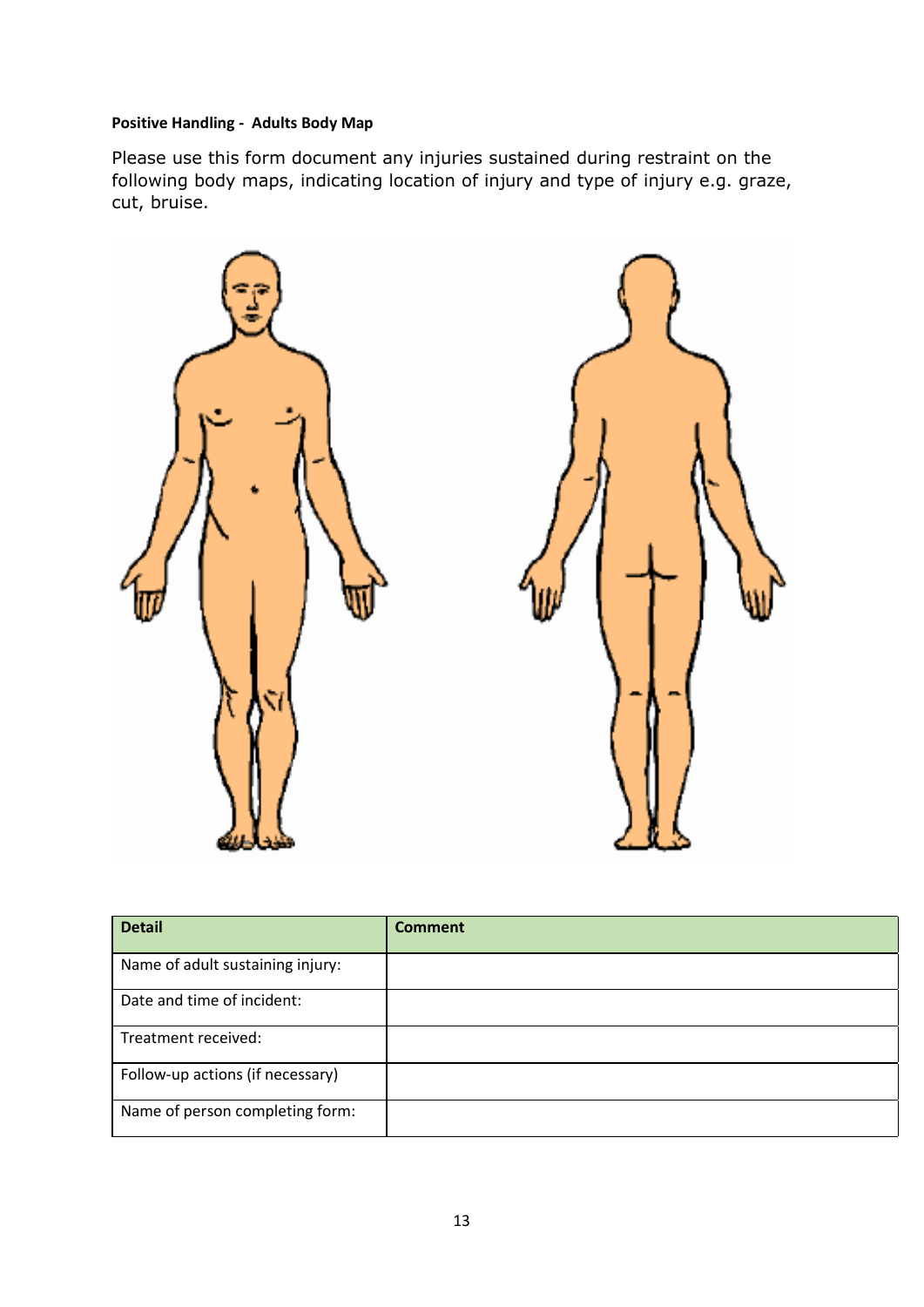# Appendix B: Model Behaviour Support Plan

| <b>Pupil name:</b>                                       | Class/form:          | Year: |  |
|----------------------------------------------------------|----------------------|-------|--|
| Date of plan:                                            | <b>Review date:</b>  |       |  |
| SEND status: EHCP EHCA MSP SEN(K)                        | <b>Primary need:</b> |       |  |
| Name(s) of staff involved:                               |                      |       |  |
| Name of parent(s)/carer(s) involved (where appropriate): |                      |       |  |

### **What does the behaviour look like?**

| <b>Stage 1: Anxiety behaviours</b> | <b>Stage 2: Defensive behaviours</b> | <b>Stage 3: Crisis behaviours</b> |
|------------------------------------|--------------------------------------|-----------------------------------|
|                                    |                                      |                                   |
|                                    |                                      |                                   |
|                                    |                                      |                                   |
|                                    |                                      |                                   |

### **What are common triggers and early warning signs?**

### **Preferred de-escalation strategies**

| <b>Strategy</b>                | <b>Try</b> | Avoid | Notes/comments |
|--------------------------------|------------|-------|----------------|
| Give verbal advice and support |            |       |                |
| Give space                     |            |       |                |
| Give reassurance               |            |       |                |
| Help scripts                   |            |       |                |
| Negotiation                    |            |       |                |
| Choices                        |            |       |                |
| Humour                         |            |       |                |
| Consequences                   |            |       |                |
| Planned ignoring               |            |       |                |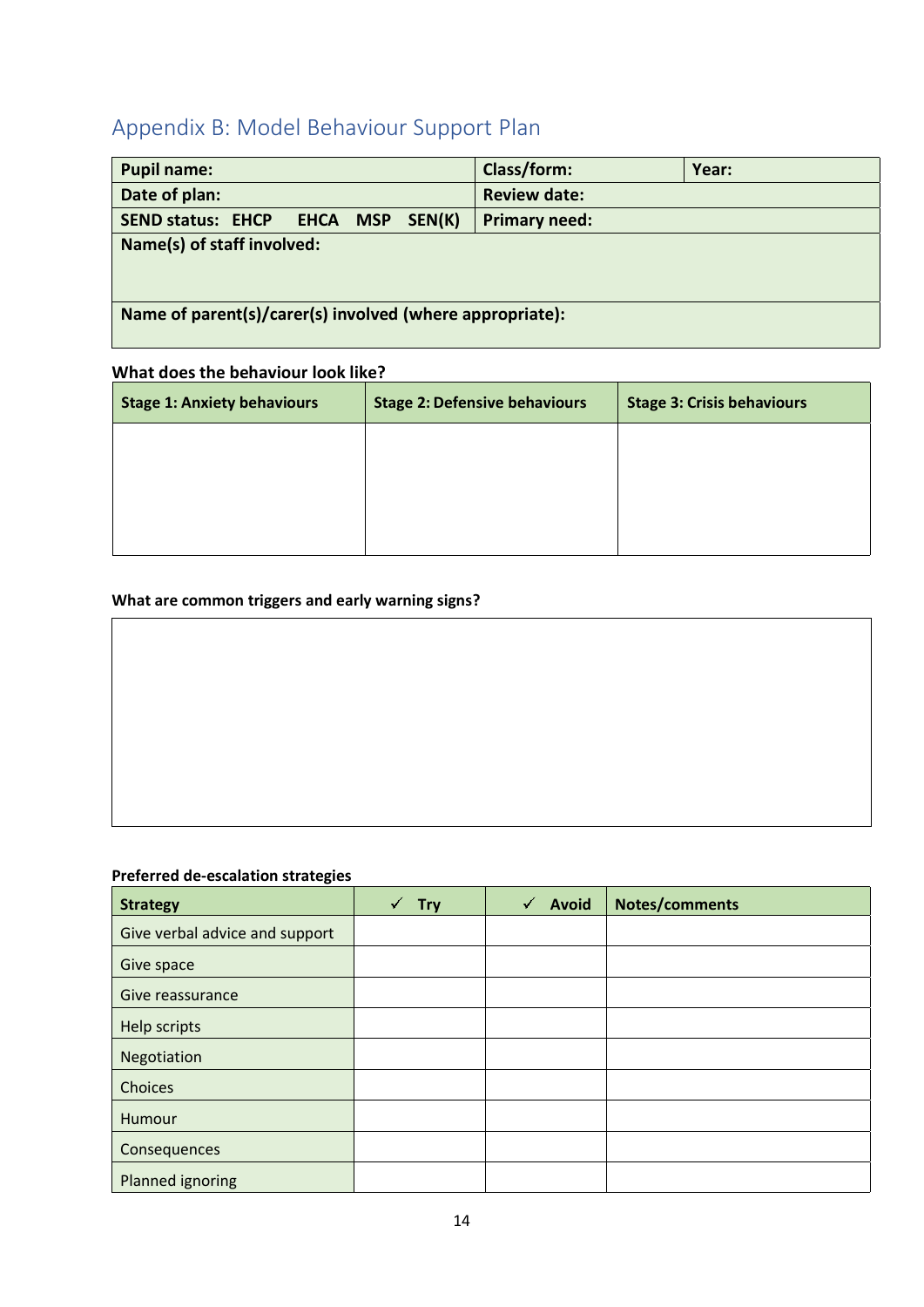| Take up time      |  |  |
|-------------------|--|--|
| Transfer adult    |  |  |
| Success reminded  |  |  |
| Acknowledgement   |  |  |
| Apologising       |  |  |
| Agreeing          |  |  |
| Removing audience |  |  |
| Other             |  |  |

### **Diversions and distractions / Praise points**

| 1.  |  |  |
|-----|--|--|
| 2.  |  |  |
| 3.  |  |  |
| -4. |  |  |

### **Any medical conditions to be taken into account before using physical interventions 5.**

### **Preferred method of physical intervention**

| Intervention          | <b>Trv</b> | <b>Avoid</b> | Notes/comments |
|-----------------------|------------|--------------|----------------|
| Intermediate          |            |              |                |
| Friendly escort       |            |              |                |
| Single elbow          |            |              |                |
| Figure of four        |            |              |                |
| Double elbow          |            |              |                |
| Single elbow to seats |            |              |                |

### **Are there any factors to consider when debriefing? E.g. Communication aids, staff etc**

| <b>Hear</b>     |  |
|-----------------|--|
| Explain<br>Link |  |
|                 |  |
| Plan            |  |